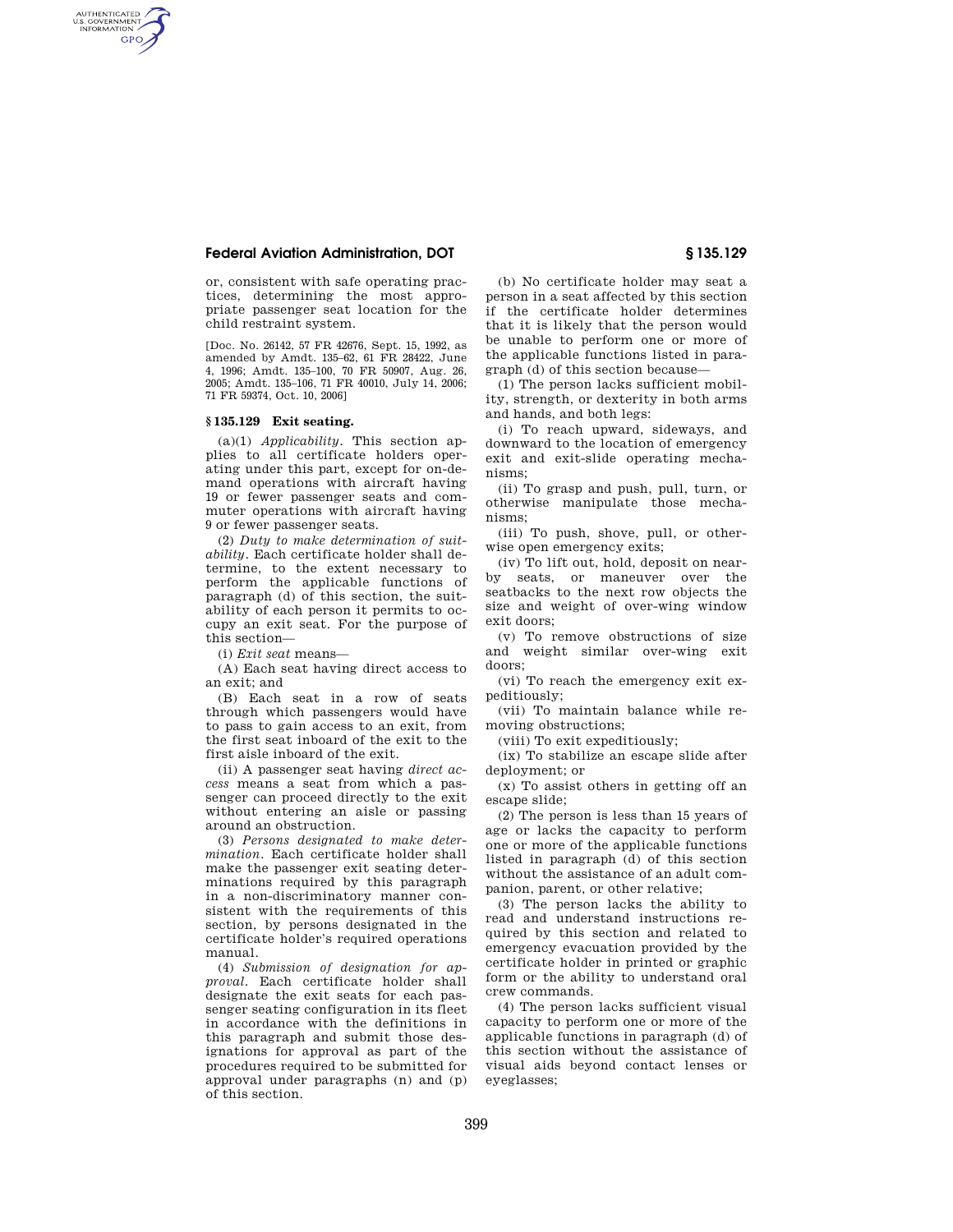(5) The person lacks sufficient aural capacity to hear and understand instructions shouted by flight attendants, without assistance beyond a hearing aid;

(6) The person lacks the ability adequately to impart information orally to other passengers; or,

(7) The person has:

(i) A condition or responsibilities, such as caring for small children, that might prevent the person from performing one or more of the applicable functions listed in paragraph (d) of this section; or

(ii) A condition that might cause the person harm if he or she performs one or more of the applicable functions listed in paragraph (d) of this section.

(c) Each passenger shall comply with instructions given by a crewmember or other authorized employee of the certificate holder implementing exit seating restrictions established in accordance with this section.

(d) Each certificate holder shall include on passenger information cards, presented in the language in which briefings and oral commands are given by the crew, at each exit seat affected by this section, information that, in the event of an emergency in which a crewmember is not available to assist, a passenger occupying an exit seat may use if called upon to perform the following functions:

(1) Locate the emergency exit;

(2) Recognize the emergency exit opening mechanism;

(3) Comprehend the instructions for operating the emergency exit;

(4) Operate the emergency exit;

(5) Assess whether opening the emergency exit will increase the hazards to which passengers may be exposed;

(6) Follow oral directions and hand signals given by a crewmember;

(7) Stow or secure the emergency exit door so that it will not impede use of the exit;

(8) Assess the condition of an escape slide, activate the slide, and stabilize the slide after deployment to assist others in getting off the slide;

(9) Pass expeditiously through the emergency exit; and

(10) Assess, select, and follow a safe path away from the emergency exit.

**§ 135.129 14 CFR Ch. I (1–1–10 Edition)** 

(e) Each certificate holder shall include on passenger information cards, at each exit seat—

(1) In the primary language in which emergency commands are given by the crew, the selection criteria set forth in paragraph (b) of this section, and a request that a passenger identify himself or herself to allow reseating if he or she—

(i) Cannot meet the selection criteria set forth in paragraph (b) of this section;

(ii) Has a nondiscernible condition that will prevent him or her from performing the applicable functions listed in paragraph (d) of this section;

(iii) May suffer bodily harm as the result of performing one or more of those functions; or

(iv) Does not wish to perform those functions; and,

(2) In each language used by the certificate holder for passenger information cards, a request that a passenger identify himself or herself to allow reseating if he or she lacks the ability to read, speak, or understand the language or the graphic form in which instructions required by this section and related to emergency evacuation are provided by the certificate holder, or the ability to understand the specified language in which crew commands will be given in an emergency;

(3) May suffer bodily harm as the result of performing one or more of those functions; or,

(4) Does not wish to perform those functions.

A certificate holder shall not require the passenger to disclose his or her reason for needing reseating.

(f) Each certificate holder shall make available for inspection by the public at all passenger loading gates and ticket counters at each airport where it conducts passenger operations, written procedures established for making determinations in regard to exit row seating.

(g) No certificate holder may allow taxi or pushback unless at least one required crewmember has verified that no exit seat is occupied by a person the crewmember determines is likely to be unable to perform the applicable functions listed in paragraph (d) of this section.